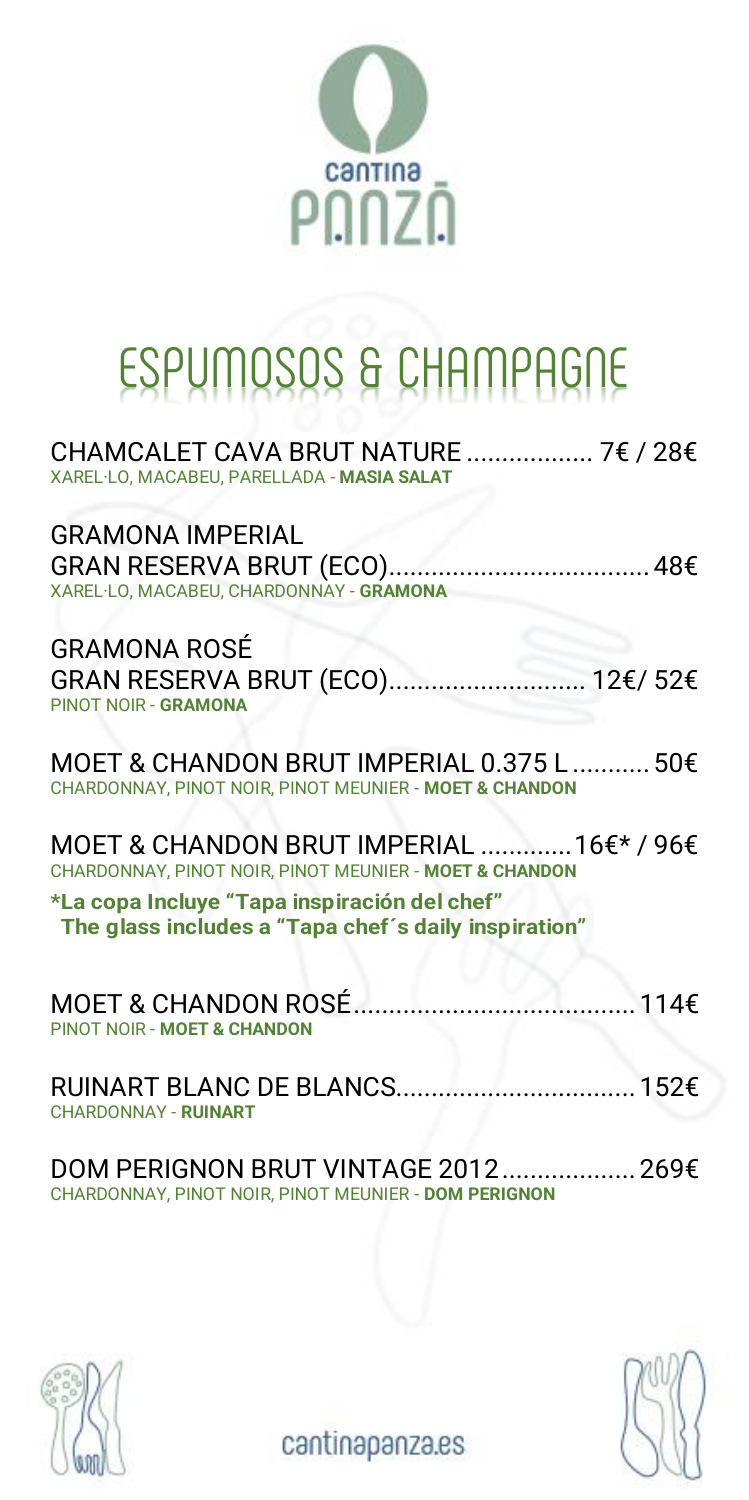

### VINO BLANCO

### **MALLORCA**

| PREMSAL BLANC - KARRETANIA                                                |          |
|---------------------------------------------------------------------------|----------|
| PREMSAL BLANC, MOSCATEL, CHARDONNAY - FINCA BINIAGUAL                     |          |
| GIRÓ BI ANC - CAN MAJORAL                                                 |          |
| SAUVIGNON BLANC - ES VERGER                                               |          |
| SIÓ BLANC (ECO) ………………………………………………… 44€<br>PREMSAL BLANC, VIOGNER - RIBAS |          |
| SA VALL SELECCIÓ PRIVADA<br>GIRÓ BLANC, VIOGNIER - MIOUEL GELABERT        |          |
| CHARDONNAY ROURE<br>CHARDONNAY - MIQUEL GELABERT                          | ………… 68€ |
|                                                                           |          |

### RIAS BAIXAS

| ALBARIÑO - SEÑORIO DE RUBIOS |  |
|------------------------------|--|
| ALBARIÑO - PEDRALONGA        |  |



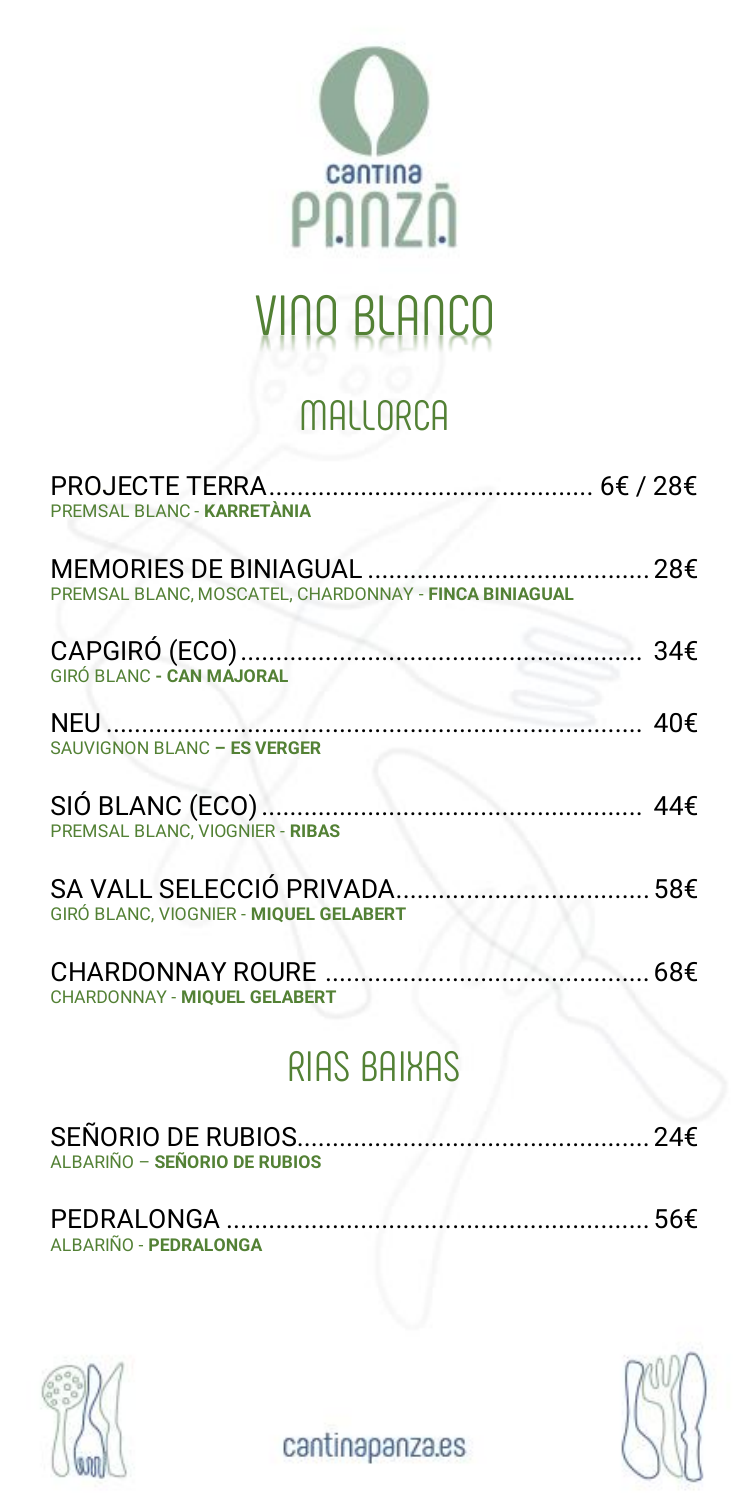

### **VALDEORRAS**

| GODELLO - AVANCIA |  |
|-------------------|--|

#### RUEDA

| <b>VERDEJO - TORRES</b>       |  |
|-------------------------------|--|
| <b>VERDEJO - THUNDERWINES</b> |  |

### PENEDÈS

| <b>CHARDONNAY - JEAN LEON</b> |  |
|-------------------------------|--|

### CONCA DE BARBERÀ

MILMANDA............................................................... 134€ CHARDONNAY - **TORRES**



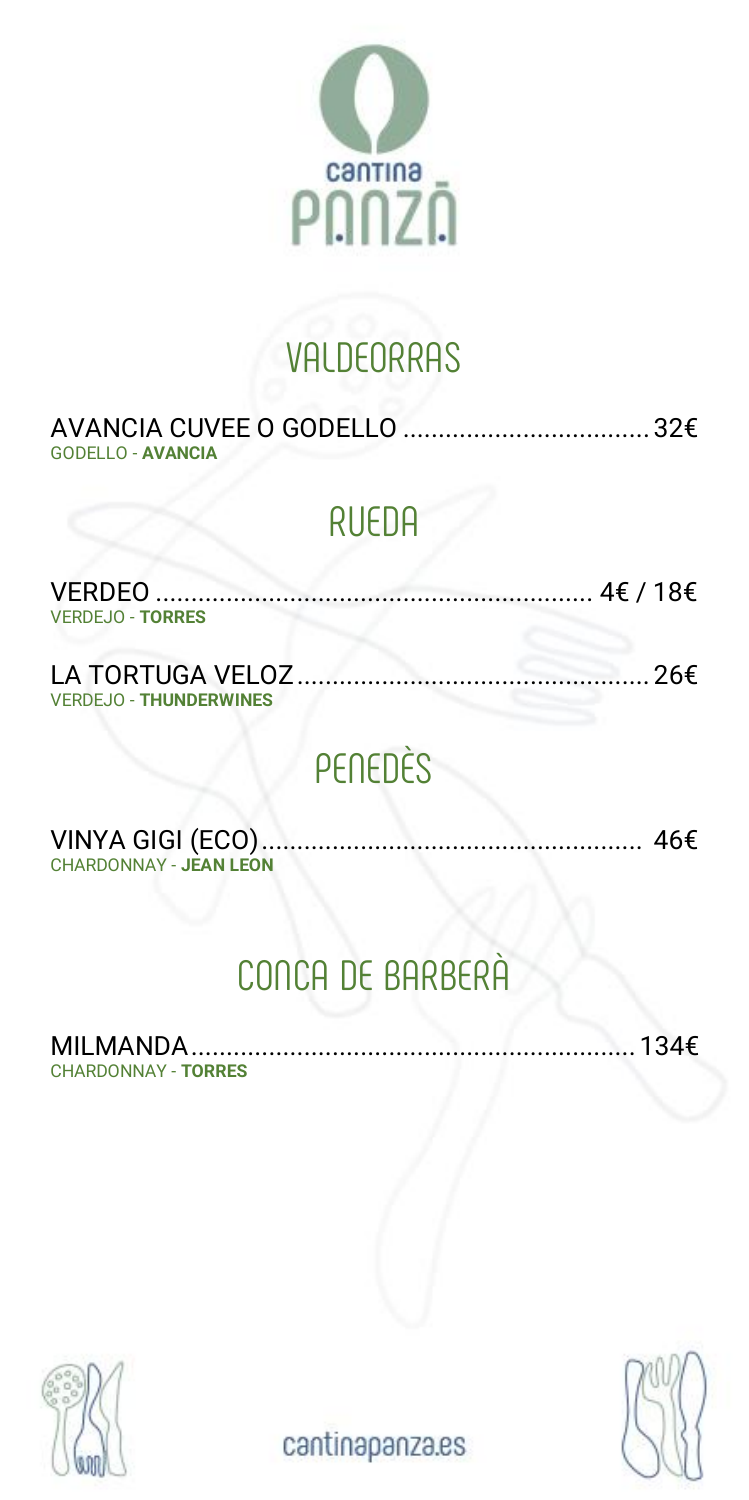

### VINO ROSADO MALLORCA

| CABERNET SAUVIGNON, MANTONEGRO, SYRAH - ANGEL |  |
|-----------------------------------------------|--|
|                                               |  |

| CALLET. SYRAH. MERLOT - TONI GELABERT |  |
|---------------------------------------|--|

CAN AXARTELL ......................................................... 30€ PINOT NOIR, CALLET - **CAN AXARTELL**

### RIOJA

| GARNACHA, TEMPRANILLO, VIURA - MUGA |  |
|-------------------------------------|--|

### PROVENCE

#### WHISPERING ANGELS ROSE.....................................58€ GRENACHE - **CHÂTEAU D´ESCLANS**



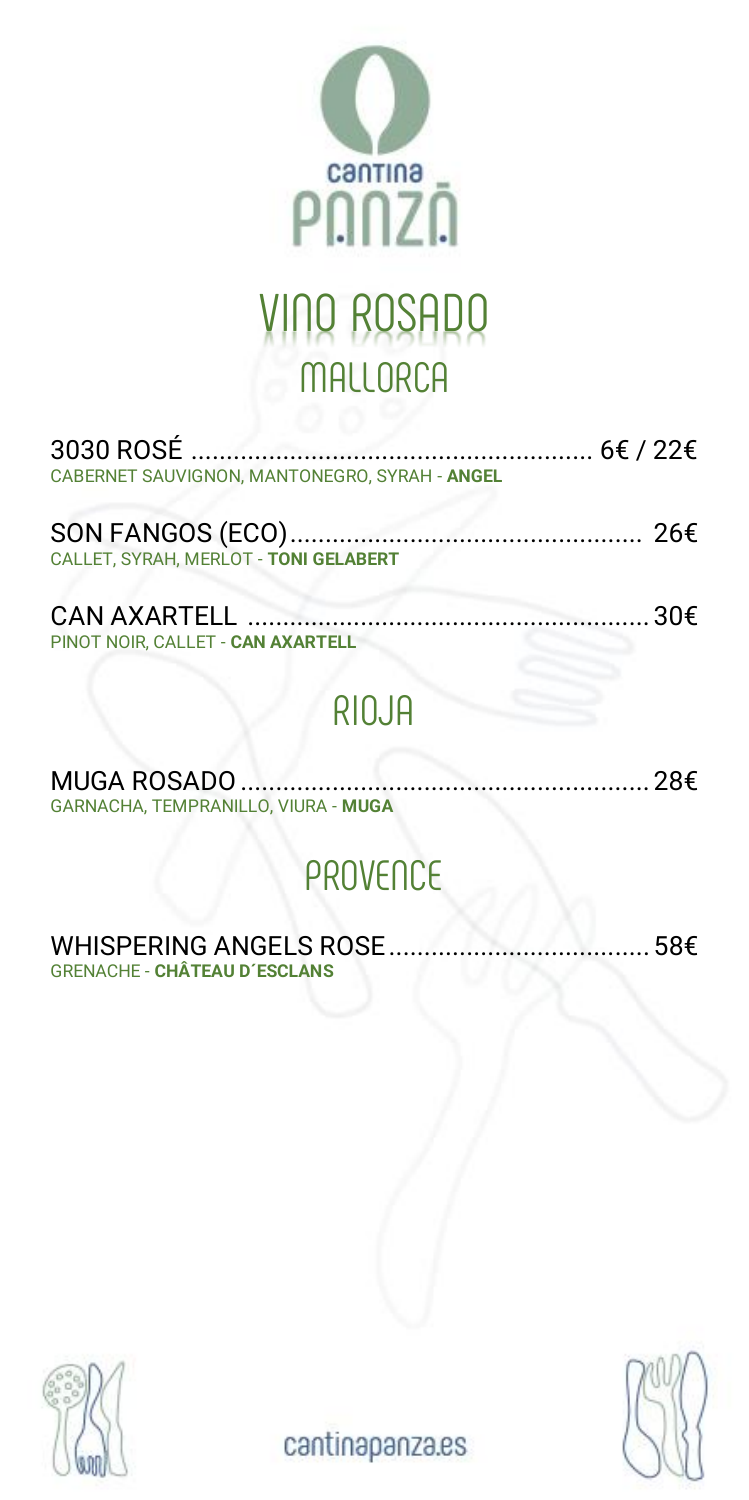

## VINO TINTO

### **MALLORCA**

| MANTONEGRO, CABERNET SAUVIGNON, SYRAH - FINCA BINIAGUAL                   |  |
|---------------------------------------------------------------------------|--|
| MANTONEGRO, CABERNET SAUVIGNON, SYRAH - FINCA BINIAGUAL                   |  |
| MERLOT, CABERNET SAUVIGNON, SYRAH - RIBAS                                 |  |
| PINOT NOIR - TONI GELABERT                                                |  |
| <b>CALLET - CAN AXARTELL</b>                                              |  |
| DESCONFÍO DE LA GENTE OUE NO BEBE 76€<br><b>MANTONEGRO, SYRAH - RIBAS</b> |  |



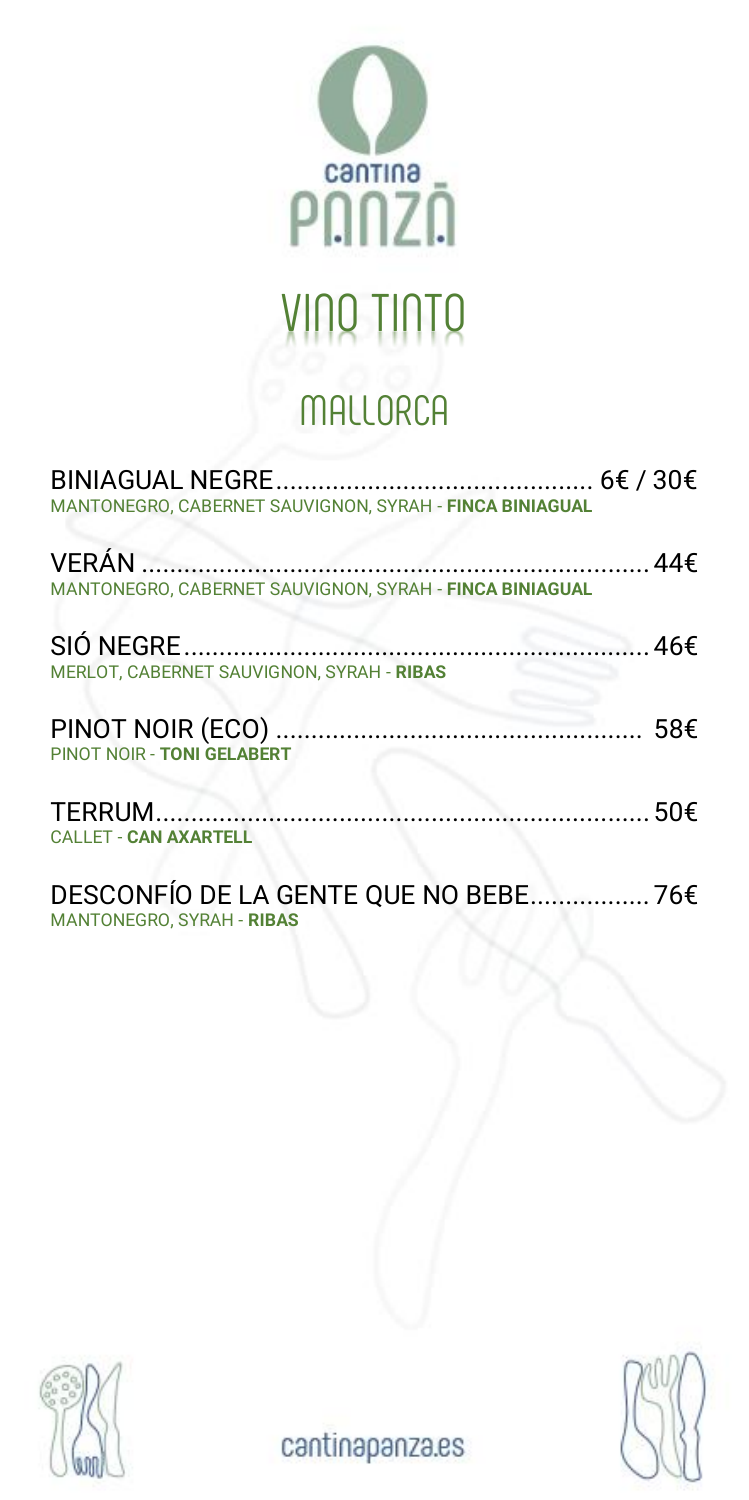

### RIOJA

| TEMPRANILLO - LOCOS DELVINO                                    |  |
|----------------------------------------------------------------|--|
| <b>TEMPRANILLO - IZADI</b>                                     |  |
| <b>TEMPRANILLO - PALACIOS</b>                                  |  |
| <b>TEMPRANILLO - RODA</b>                                      |  |
| 68f<br>MUGA RESERVA.<br>TEMPRANILLO, GARNACHA, GRACIANO - MUGA |  |
|                                                                |  |

TEMPRANILLO, GARNACHA, GRACIANO - **MUGA**

### TORO

| TINTA DE TORO - FRANCOIS LURTON |  |
|---------------------------------|--|
|                                 |  |
| TINTA DE TORO - NUMANTHIA       |  |

| TINTA DE TORO - NUMANTHIA |  |
|---------------------------|--|



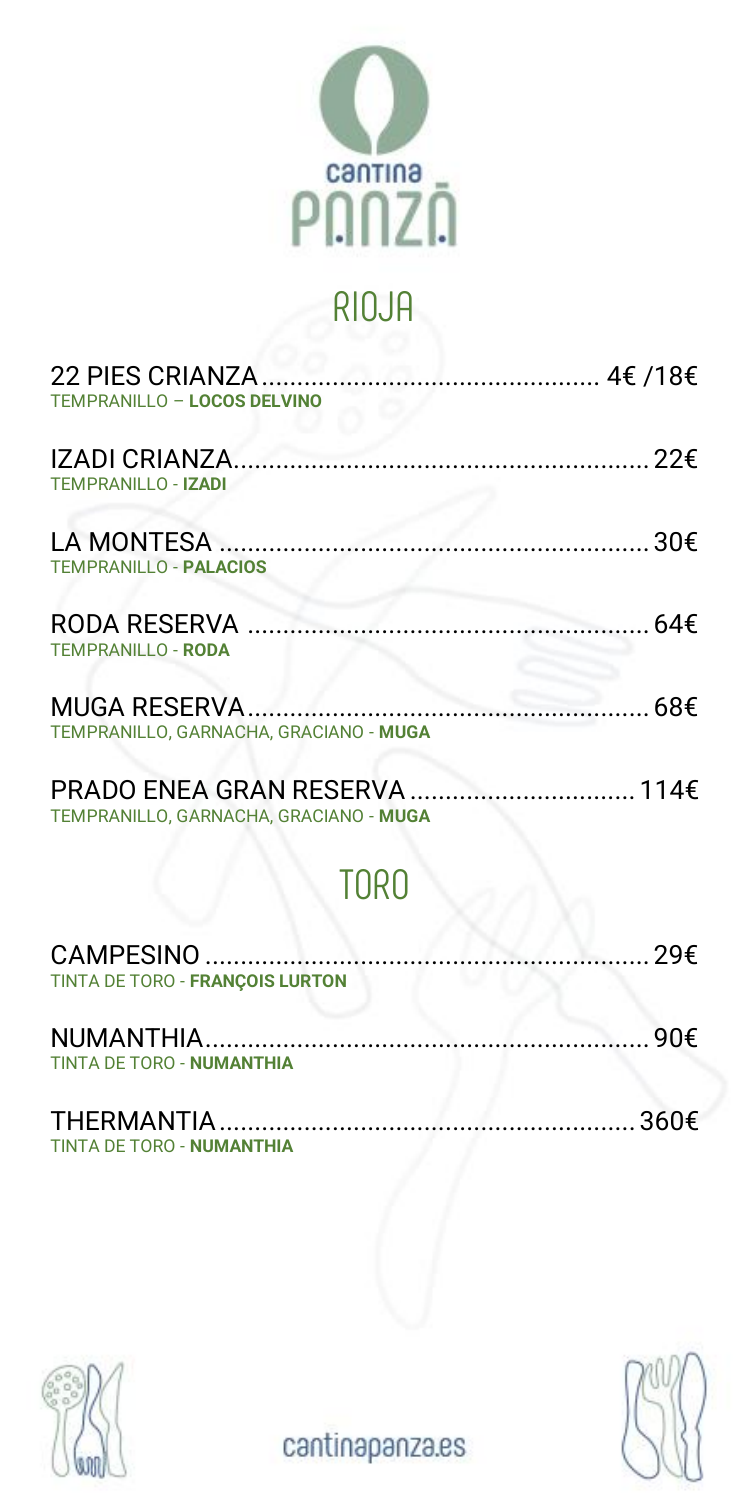

## RIBERA DEL DUERO

| <b>TINTA FINA - VALTRAVIESO</b>  |  |
|----------------------------------|--|
| <b>TINTA FINA - TARSUS</b>       |  |
| <b>TINTA FINA - VALDUERO</b>     |  |
| <b>TINTA FINA - VALDUERO</b>     |  |
| <b>TINTA FINA - CORIMBO</b>      |  |
| <b>TINTA FINA - VEGA SICILIA</b> |  |

#### PRIORAT

| <b>GARNATXA - CIMS DE PORRERA</b> |  |
|-----------------------------------|--|

| GARNATXA, CABERNET SAUVIGNON - MAS ALTA |  |
|-----------------------------------------|--|

### **MONTSAN**

| <b>GARNATXA - CAPCANES</b> |  |
|----------------------------|--|